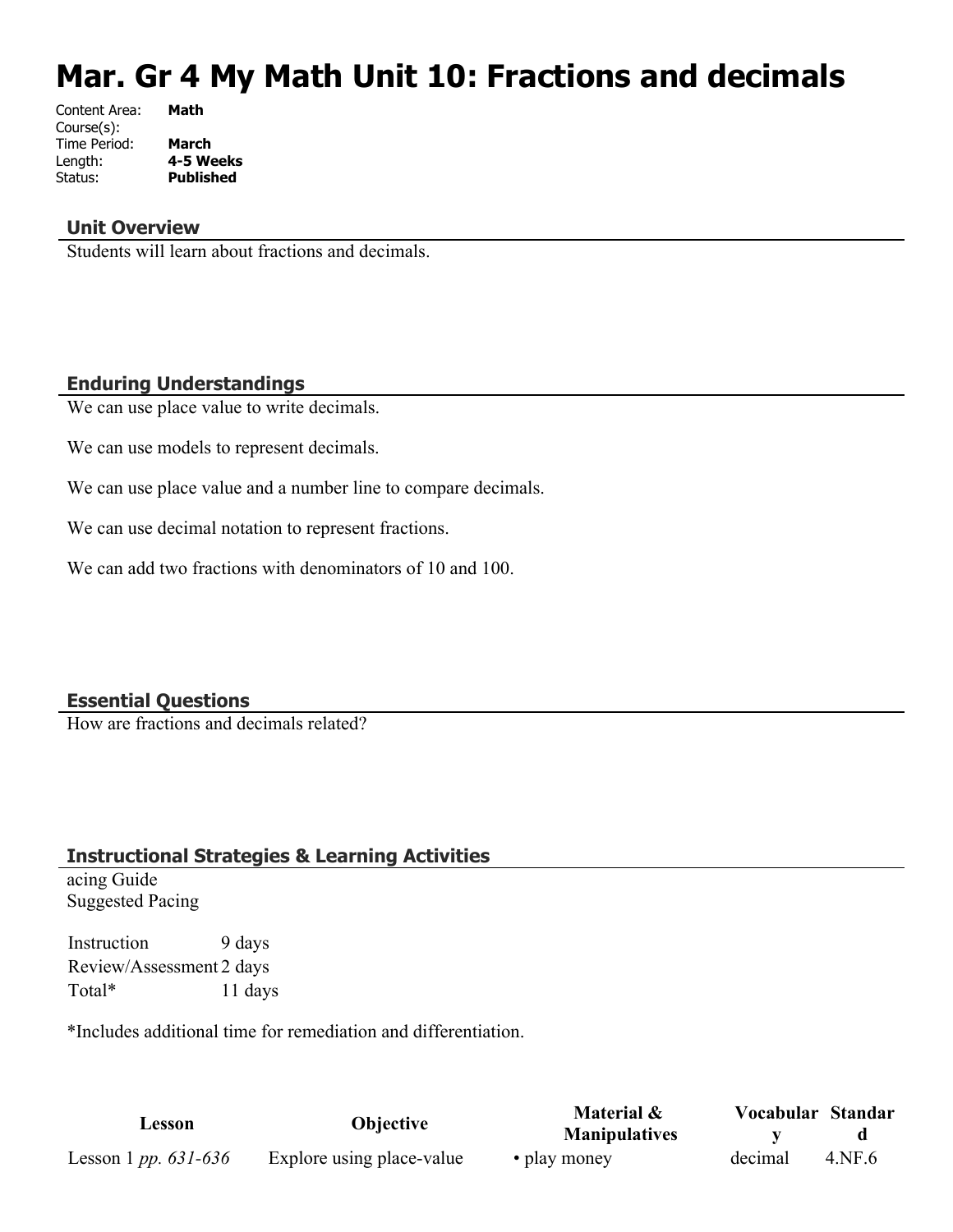| Hands On: Place Value                                            | charts and grids to model                                                                                          | • place-value charts                               | tenth     | 4.NF.7                                                  |
|------------------------------------------------------------------|--------------------------------------------------------------------------------------------------------------------|----------------------------------------------------|-----------|---------------------------------------------------------|
| Through Tenths and<br>Hundredths                                 | decimals.                                                                                                          | • tenths/hundredths grids                          | hundredth | Major<br>Cluster                                        |
| Lesson 2 pp. $637-642$                                           | Model and describe tenths                                                                                          | • tenths grids                                     |           | <b>MP</b><br>2, 3, 4, 5,<br>6, 7<br>4.NF.6              |
| Tenths                                                           | as part of the base-ten<br>system.                                                                                 | • place-value charts<br>• number lines             |           | Major<br>Cluster                                        |
| Lesson 3 pp. 643-648                                             | Model and describe                                                                                                 | • tenths/hundredths grids                          |           | <b>MP</b><br>1, 2, 4, 6,<br>7<br>4.NF.6                 |
| Hundredths                                                       | hundredths as part of the<br>base-ten system.                                                                      | • place-value charts                               |           | Major<br>Cluster                                        |
|                                                                  |                                                                                                                    |                                                    |           | <b>MP</b><br>1, 2, 4, 5,<br>6, 7, 8                     |
| Lesson 4 pp. 651-656<br>Hands On: Model                          | <b>Check My Progress</b><br>Explore using grids and<br>number lines to model the                                   | • place-value charts<br>• tenths/hundredths gridss |           | 4.NF.5<br>4.NF.6                                        |
| Decimals and Fractions                                           | relationship between<br>decimals and fractions.                                                                    | • number lines<br>• crayons or colored pencils     |           | Major<br>Cluster                                        |
| Lesson 5 pp. $657-662$<br>Decimals and Fractions                 | Identify, read, and write<br>tenths and hundredths as<br>decimals and as fractions.                                | • tenths/hundredths grids<br>• place-value charts  |           | <b>MP</b><br>1, 2, 3, 4,<br>6, 7, 8<br>4.NF.5<br>4.NF.6 |
|                                                                  |                                                                                                                    |                                                    |           | Major<br>Cluster                                        |
| Lesson 6 pp. $663 - 668$<br>Use Place Value and<br>Models to Add | Use place value and<br>equivalent fractions to add<br>two fractions with<br>respective denominators<br>10 and 100. | • tenths/hundredths grids<br>• fraction tiles      |           | <b>MP</b><br>2, 3, 4, 6,<br>8<br>4.NF.5<br>4.NF.6       |
|                                                                  |                                                                                                                    |                                                    |           | Major<br>Cluster                                        |
|                                                                  |                                                                                                                    |                                                    |           | <b>MP</b><br>1, 2, 4, 6,<br>8                           |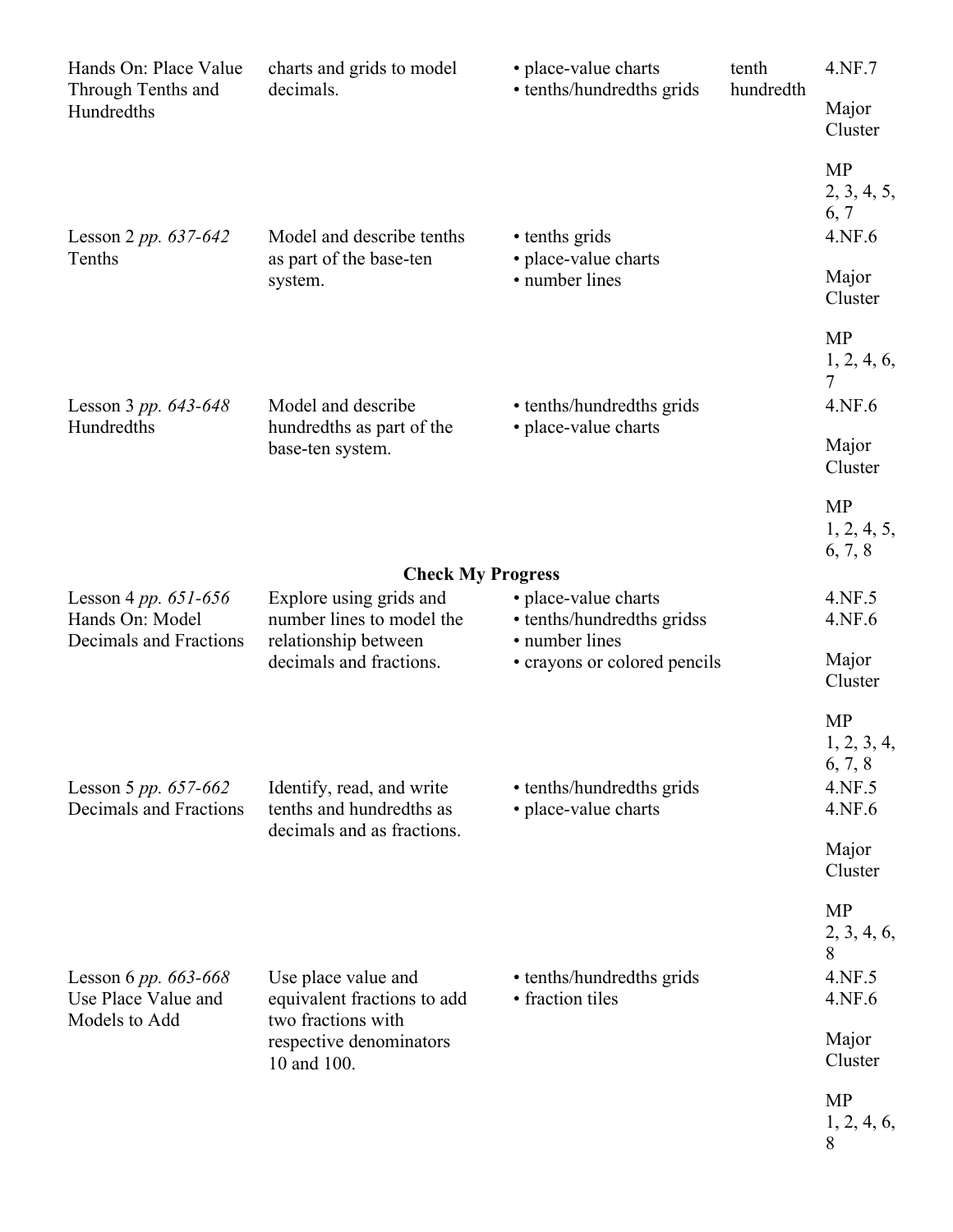| Lesson 7 pp. 669-674<br>Compare and Order<br>Decimals | Compare and order<br>decimals to hundredths by<br>reasoning about their size. | • number lines<br>• place-value charts<br>• tenths/hundredths grids | 4.NF.6<br>4.NF.7 |
|-------------------------------------------------------|-------------------------------------------------------------------------------|---------------------------------------------------------------------|------------------|
|                                                       |                                                                               | • crayons or markers                                                | Major<br>Cluster |
|                                                       |                                                                               |                                                                     | <b>MP</b>        |
|                                                       |                                                                               |                                                                     | 1, 2, 3,         |
|                                                       |                                                                               |                                                                     | 4, 7             |
| Lesson 8 pp. $675-680$                                | Find extra or missing                                                         |                                                                     | 4.NF.5           |
| Problem-Solving<br>Investigation: Extra or            | information when solving<br>problems.                                         |                                                                     | 4.NF.6           |
| Missing Information                                   |                                                                               |                                                                     | Major            |
|                                                       |                                                                               |                                                                     | Cluster          |
|                                                       |                                                                               |                                                                     | <b>MP</b>        |
|                                                       |                                                                               |                                                                     | 1, 2, 3, 6,      |
|                                                       |                                                                               |                                                                     | 8                |

# **My Review and Reflect**

# **Integration of Career Readiness, Life Literacies and Key Skills**

| TECH.9.4.5.DC.4      | Model safe, legal, and ethical behavior when using online or offline technology (e.g.,<br>$8.1.5.NI.2$ ).                                                                                         |
|----------------------|---------------------------------------------------------------------------------------------------------------------------------------------------------------------------------------------------|
| TECH.9.4.5.CT.3      | Describe how digital tools and technology may be used to solve problems.                                                                                                                          |
| <b>TECH.9.4.5.CT</b> | Critical Thinking and Problem-solving                                                                                                                                                             |
| <b>WRK.9.2.5.CAP</b> | Career Awareness and Planning                                                                                                                                                                     |
| WRK.9.2.5.CAP.1      | Evaluate personal likes and dislikes and identify careers that might be suited to personal<br>likes.                                                                                              |
| WRK.9.2.5.CAP.2      | Identify how you might like to earn an income.                                                                                                                                                    |
|                      | An individual's passions, aptitude and skills can affect his/her employment and earning<br>potential.                                                                                             |
| WRK.9.2.5.CAP.3      | Identify qualifications needed to pursue traditional and non-traditional careers and<br>occupations.                                                                                              |
| WRK.9.2.5.CAP.4      | Explain the reasons why some jobs and careers require specific training, skills, and<br>certification (e.g., life guards, child care, medicine, education) and examples of these<br>requirements. |

# **Technology and Design Integration**

- SMARTboard technology
- Google Applications (documents, forms, spreadsheets, presentation)
- Dreambox
- Online textbook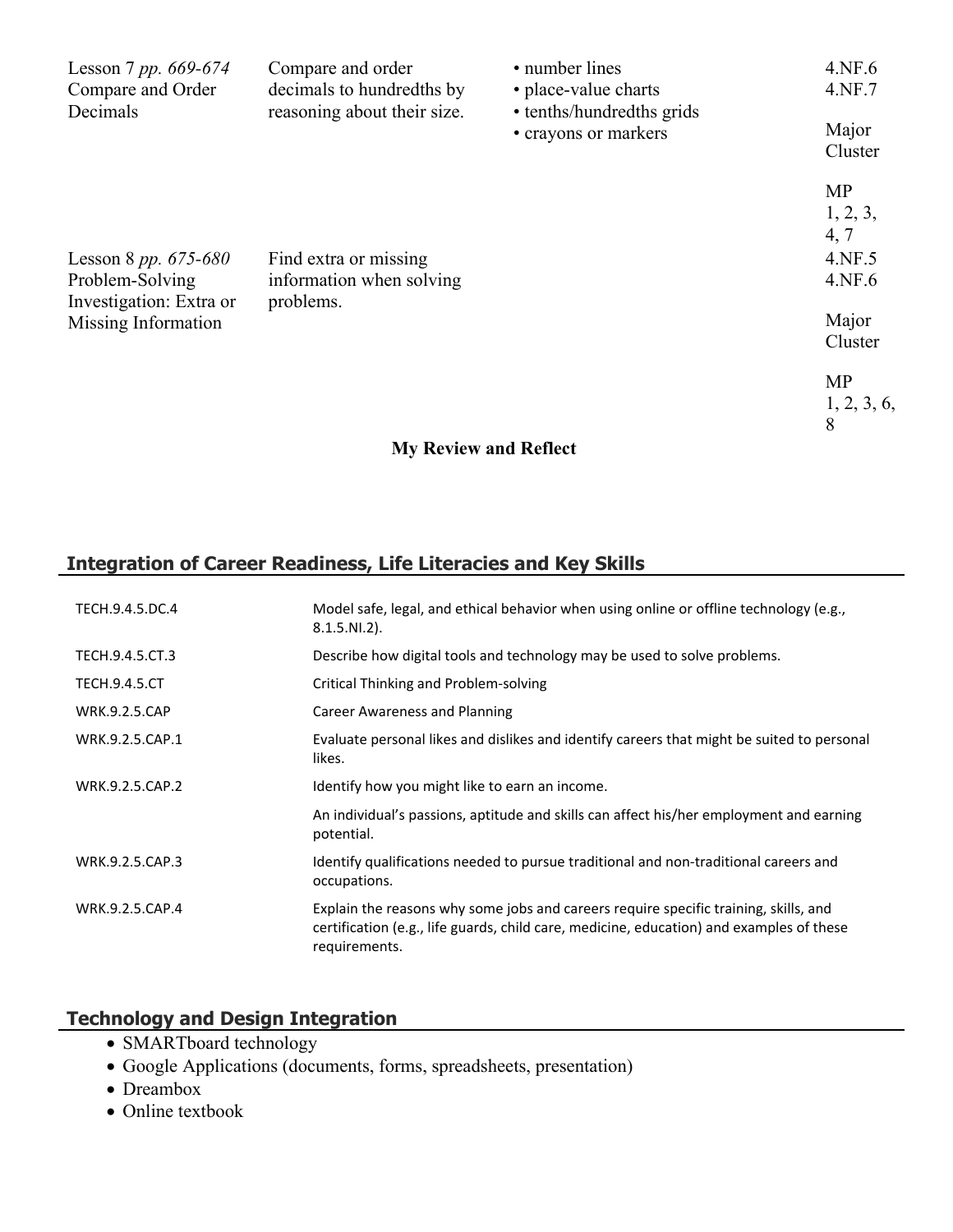| CS.3-5.8.1.5.DA.1     | Collect, organize, and display data in order to highlight relationships or support a claim.                      |
|-----------------------|------------------------------------------------------------------------------------------------------------------|
| $CS.3-5.DA$           | Data & Analysis                                                                                                  |
| $CS.3 - 5.8.1.5.DA.3$ | Organize and present collected data visually to communicate insights gained from<br>different views of the data. |

# **Interdisciplinary Connections**

Leveled readers "Growing Goods in a Growing Country"

| LA.RI.4.4 | Determine the meaning of general academic and domain-specific words or phrases in a<br>text relevant to a grade 4 topic or subject area.                                                                                 |
|-----------|--------------------------------------------------------------------------------------------------------------------------------------------------------------------------------------------------------------------------|
| LA.RI.4.1 | Refer to details and examples in a text and make relevant connections when explaining<br>what the text says explicitly and when drawing inferences from the text.                                                        |
| LA.SL.4.1 | Engage effectively in a range of collaborative discussions (one-on-one, in groups, and<br>teacher-led) with diverse partners on grade 4 topics and texts, building on others' ideas<br>and expressing their own clearly. |

# **Differentiation**

-Reteach Master

-Hands-On Activity

-Enrich Master

# **Modifications & Accommodations**

IEP and 504 accommodations will be utilized.

Provide an outline of material to be covered

-Individualized assignments, e.g., length, number, due date, topic

-Allow student to use technology-online textbook

-Use of graphic organizers

-Use highlighter for key information

-Read directions, passages, and word problems aloud as needed-online presentation

-Use of calculator and matrix for multiplication and division

-Provide textbook in audio format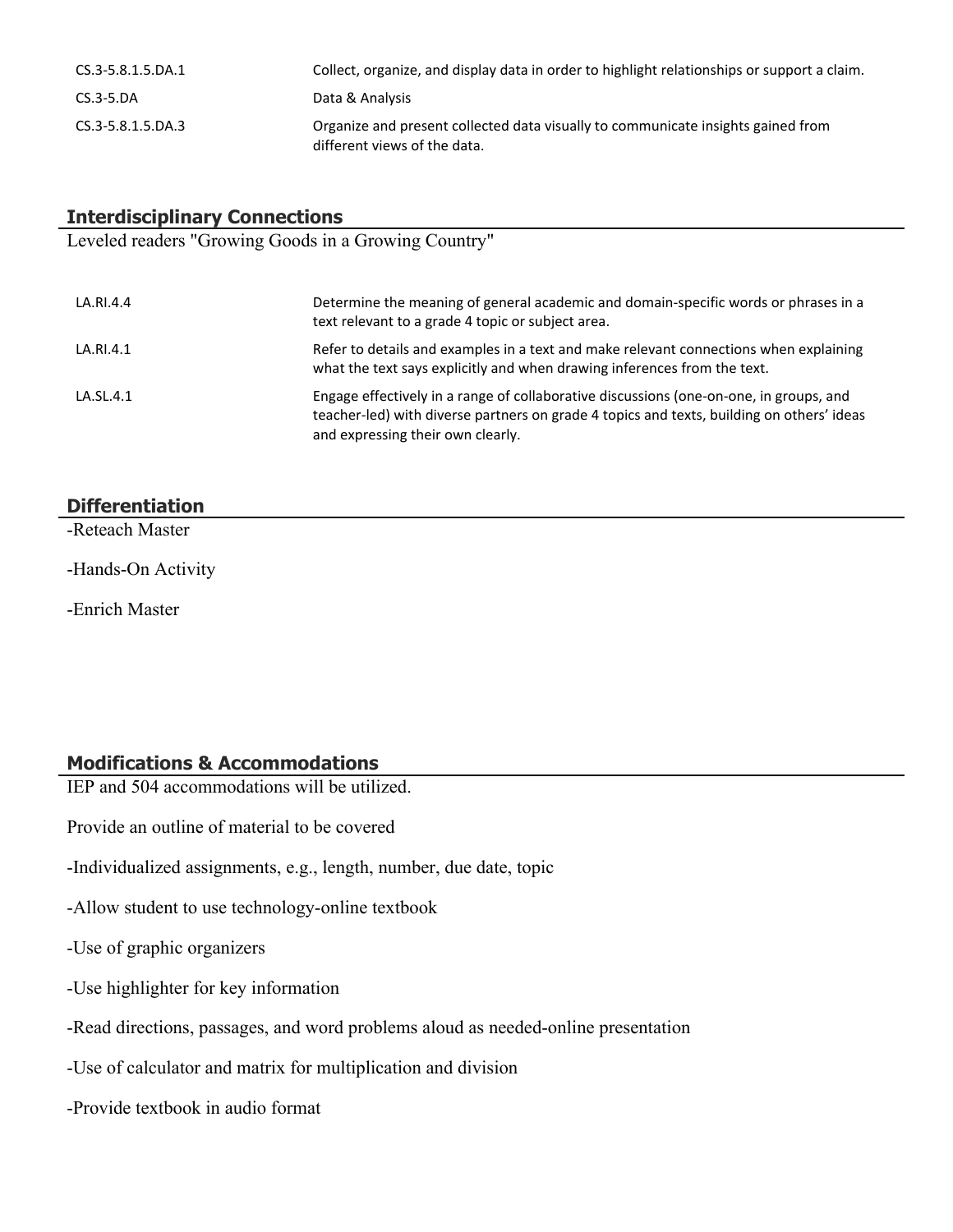#### **Benchmark Assessments**

- Diagnostic
- Aimsweb
- End of Year Assessment

#### **Formative Assessments**

Check My Progress

-My Chapter Review

-Homework Practice

-Independent Practice

# **Summative Assessments**

Chapter 10 Assessment

# **Instructional Materials**

See instructional materials listed above.

#### **Standards**

MA.4.NF.C.6 Use decimal notation for fractions with denominators 10 or 100. MA.4.NF.C.7 Compare two decimals to hundredths by reasoning about their size. Recognize that